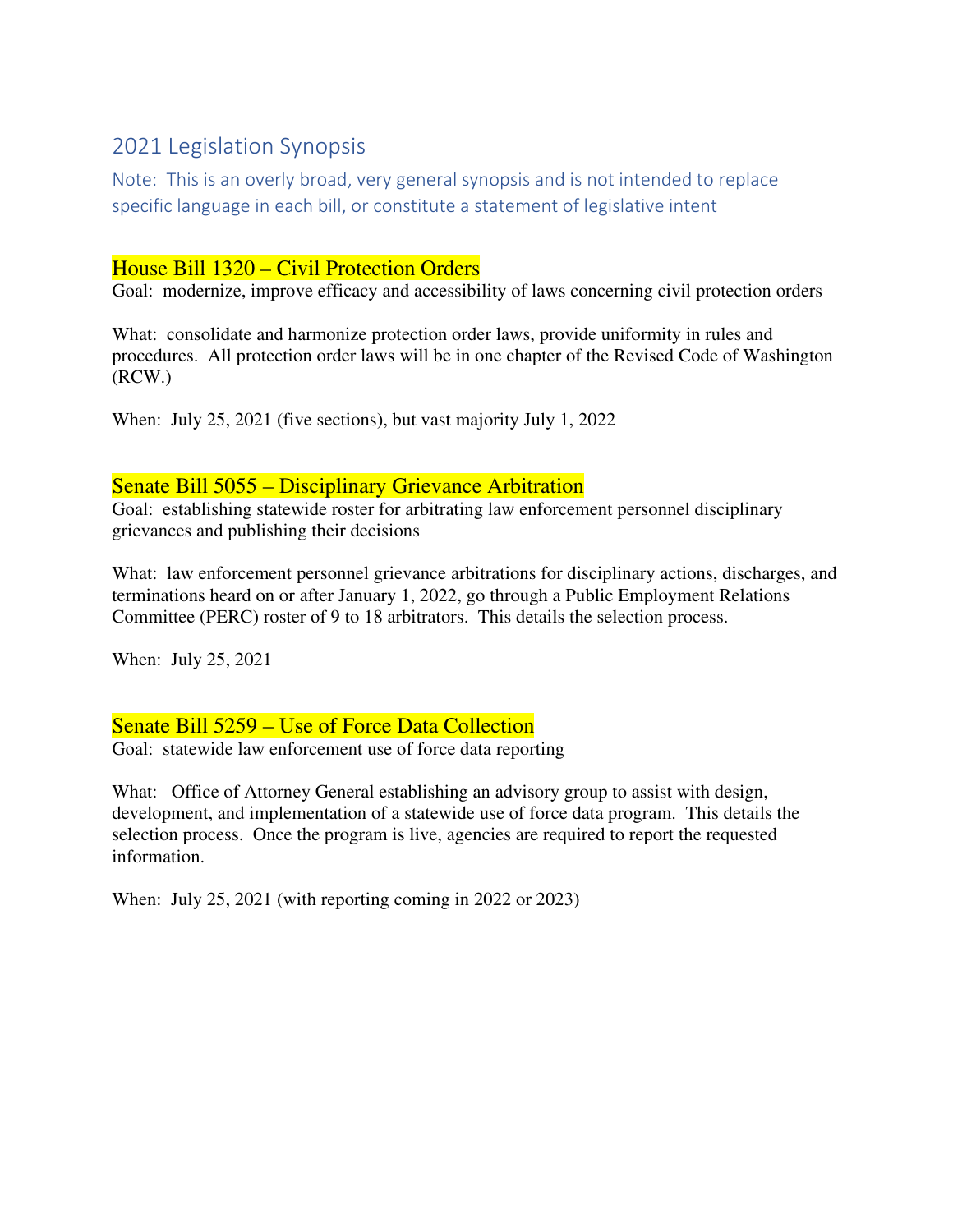## House Bill 1140 – Juveniles Access to Attorney

Goal: protect the constitutional rights of juveniles during interactions with law enforcement

What: law enforcement must provide a juvenile with access to an attorney (phone, video, or in person) before the juvenile waives any constitutional rights during custodial interrogation, detention based upon probable cause of involvement in criminal activity, or request for consent to an evidentiary search of juvenile, or property/dwelling/vehicle under juvenile's control. There are exceptions.

When: January 1, 2022

## House Bill 1223 – Electronic Recordation

Goal: protect the constitutional rights of persons during interrogations by law enforcement

What: law enforcement must electronically record custodial interrogations of juveniles, or anything related to a felony, unless an exception applies. Interrogations at a jail, police department, holding cell or correctional/detention facility must include both audio and video. Qualifying interrogations at any other place must include at a minimum audio.

When: January 1, 2022

#### House Bill 1089 – Compliance Audits

Goal: ensure compliance with laws, rules, and procedures regarding deadly force investigations and training/certification

What: Office of State Auditor can conduct a process compliance of any completed deadly force investigation to determine whether the involved law enforcement agency, investigative body, and prosecutor's office acted in compliance with specific statutory and administrative rules for conducting deadly force investigations. May also audit any law enforcement agency to ensure compliance with rules and procedures governing training and certification of officers.

When: July 25, 2021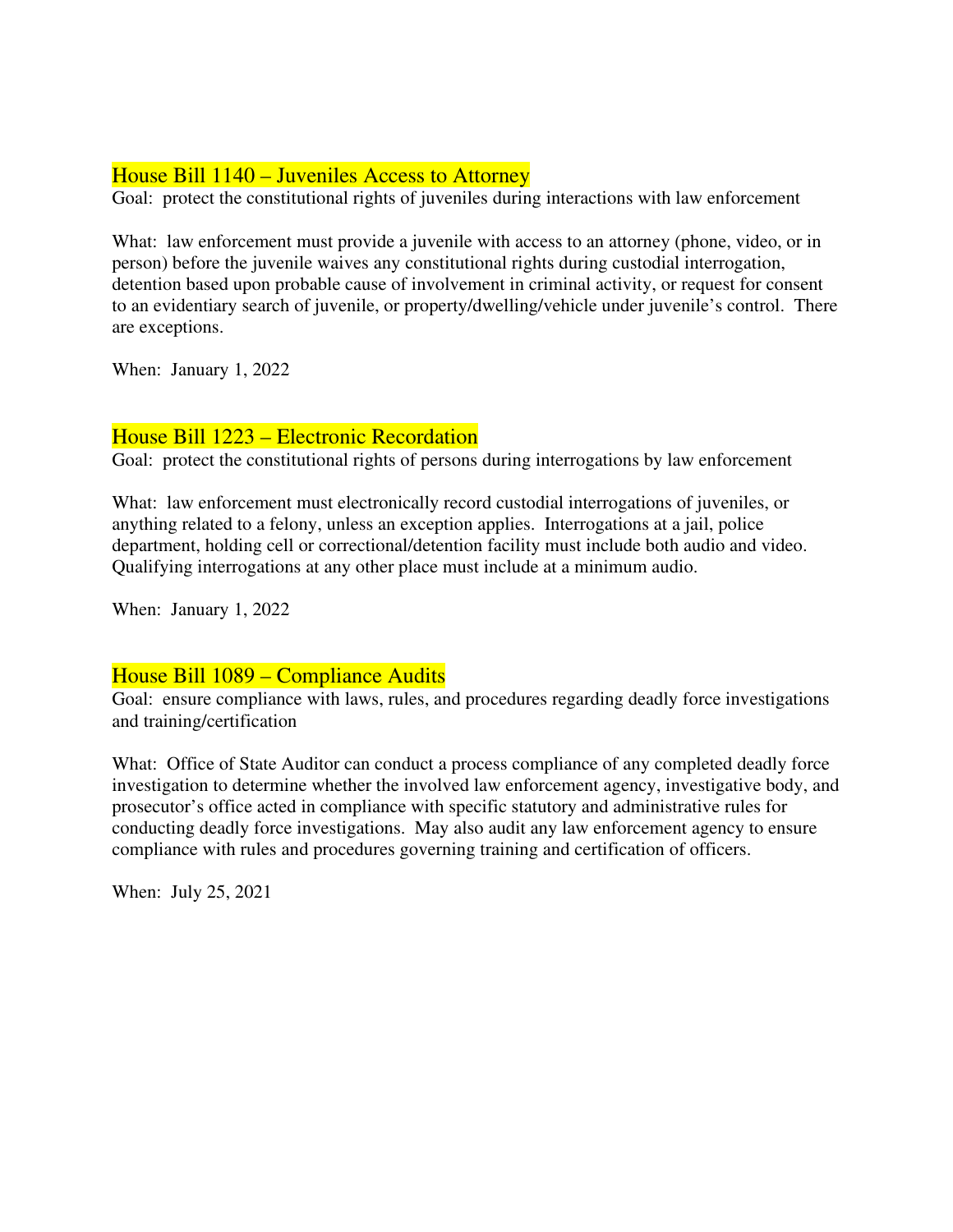## House Bill 1088 – Impeachment Disclosures

Goal: ensure disclosure of exculpatory evidence

What: county prosecutor must develop and adopt written protocol providing guidance for types of conduct that should be recognized as potentially exculpatory or creating potential impeachment material, how information about an officer or officer conduct should be shared and maintained, and under what circumstances an officer's information or name may be removed from any list of potential impeachment disclosures.

When: July 25, 2021

## Senate Bill 5051 – Oversight and Accountability

Goal: to help prevent misconduct, enhance police accountability through the imposition of sanctions commensurate to the wrongdoing when misconduct occurs, and enhance public trust and confidence in criminal justice system.

What: CJTC membership changed to 21 members, and details selection process. Background checks have new laws. Grounds for denial, suspension, remedial training, or revocation of certification have new laws. Agencies have new mandatory reporting laws and personnel records laws.

When: July 25, 2021

## House Bill 1267 – Office of Independent Investigation

Goal: investigation of potential criminal conduct arising from police use of force, including custodial injuries, and other officer-involved incidents

What: Office of Independent Investigations established within the Office of the Governor for the purpose of investigating certain incidents involving police officers. This details its jurisdiction, duties, process, selection, and composition.

When: July 25, 2021